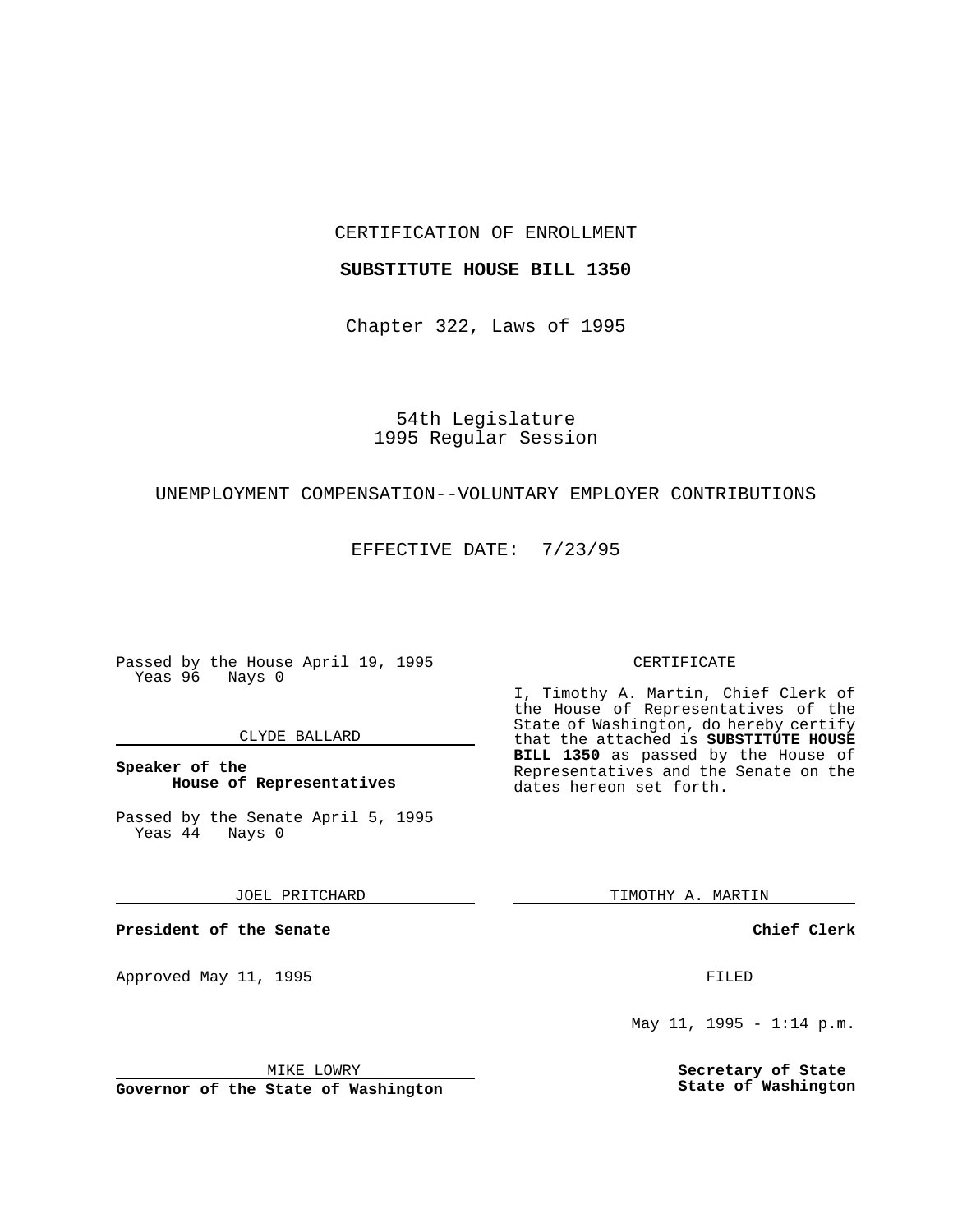# **SUBSTITUTE HOUSE BILL 1350** \_\_\_\_\_\_\_\_\_\_\_\_\_\_\_\_\_\_\_\_\_\_\_\_\_\_\_\_\_\_\_\_\_\_\_\_\_\_\_\_\_\_\_\_\_\_\_

\_\_\_\_\_\_\_\_\_\_\_\_\_\_\_\_\_\_\_\_\_\_\_\_\_\_\_\_\_\_\_\_\_\_\_\_\_\_\_\_\_\_\_\_\_\_\_

## AS AMENDED BY THE SENATE

Passed Legislature - 1995 Regular Session

#### **State of Washington 54th Legislature 1995 Regular Session**

**By** House Committee on Commerce & Labor (originally sponsored by Representatives Lisk, Chandler and Veloria; by request of Joint Task Force on Unemployment Insurance)

Read first time 02/16/95.

 AN ACT Relating to authorizing voluntary contributions for unemployment insurance; adding a new section to chapter 50.29 RCW; and creating a new section.

BE IT ENACTED BY THE LEGISLATURE OF THE STATE OF WASHINGTON:

 NEW SECTION. **Sec. 1.** A new section is added to chapter 50.29 RCW to read as follows:

 (1) Beginning with contributions assessed for rate year 1996, a qualified employer's contribution rate determined under RCW 50.29.025 may be modified as follows:

 (a) Subject to the limitations of this subsection, an employer may make a voluntary contribution of an amount equal to part or all of the benefits charged to the employer's account during the two years most recently ended on June 30th that were used for the purpose of computing the employer's contribution rate. On receiving timely payment of a voluntary contribution, plus a surcharge of ten percent of the amount of the voluntary contribution, the commissioner shall cancel the benefits equal to the amount of the voluntary contribution, excluding the surcharge, and compute a new benefit ratio for the employer. The employer shall then be assigned the contribution rate applicable to the